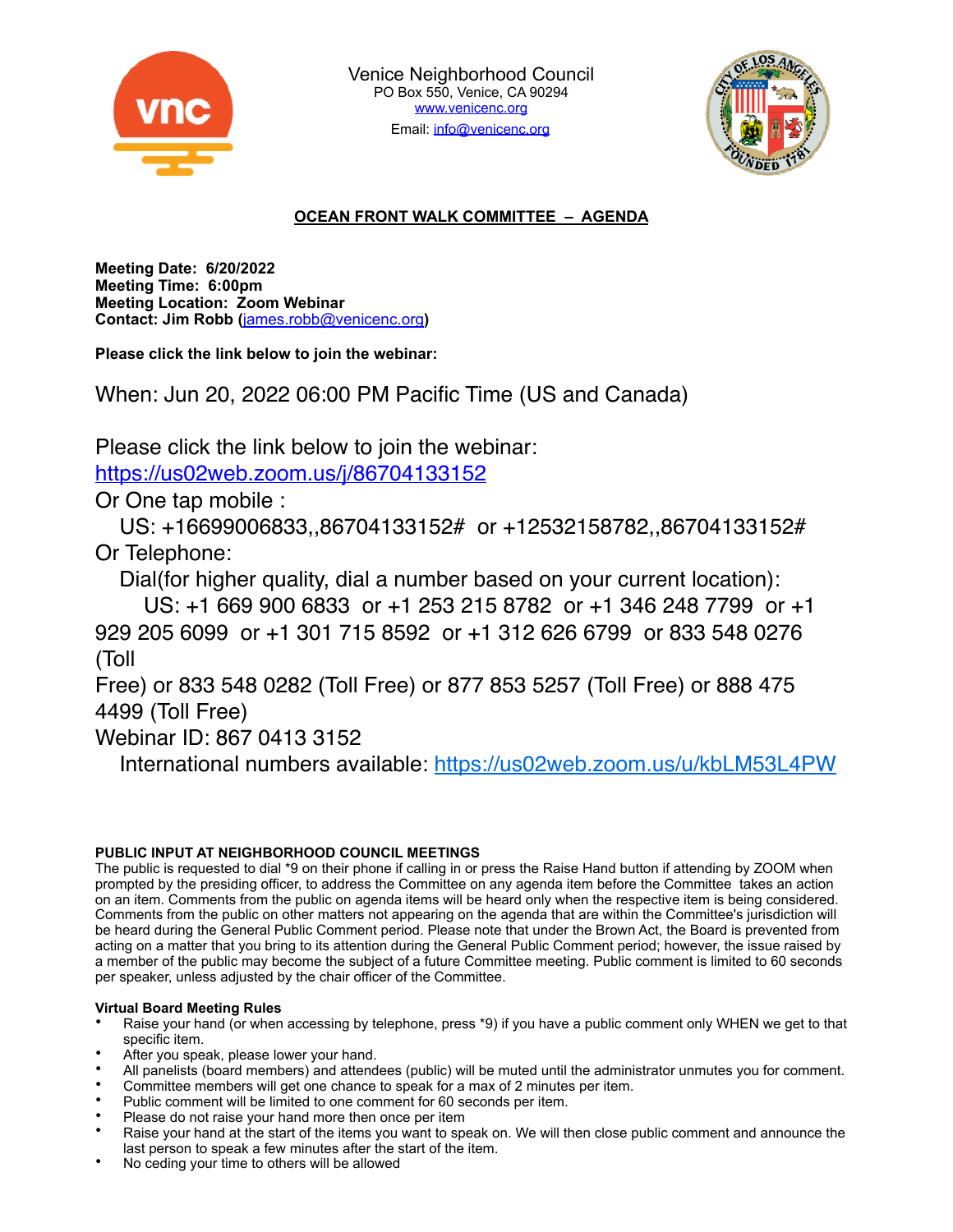- The meeting is being video and audio recorded
- The public will be able to listen and speak but their video will be disabled.

## **1. 7:00 PM – Call to Order**

| Jim Robb (Chair)      | <b>Brian Averill</b>     |
|-----------------------|--------------------------|
| <b>Noel Johnston</b>  | <b>Peter Ruiz</b>        |
| <b>Robin Rudisill</b> | <b>Nick Antonicello</b>  |
| <b>Mark Rago</b>      | <b>Andrew Mika</b>       |
| Collen Saro           | Lexie Yalj               |
|                       | James Murez (ex officio) |

#### **2. Roll Call**

#### **3. Approve [minutes](https://www.venicenc.org/ncfiles/viewCommitteeFile/25914) from prior meeting:**

**https://www.venicenc.org/assets/documents/5/meeting62ace46d27d5a.pdf**

**4. PUBLIC COMMENT – non-agenda items related to the OFW Committee (1 minute per speaker)**

#### **5. THE RECENT INCREASE IN BEACH CAMPING**

Discussion and possible motion.

#### **6. SCOOTER PARKING ON SPEEDWAY**

Discussion and possible motion.

## **7. BOLLARD MAINTENANCE AND OUTDATED SIGNAGE**

Discussion and possible motion.

## **8. BLOCKED SIDEWALKS AT THE END OF WASHINGTON BLVD**

Discussion and possible motion.

## **9. VENICE COMMUNITY PLAN AS IT PERTAINS TO OFW**

Discussion.

## **10. ADJOURN**

**PUBLIC INPUT AT NEIGHBORHOOD COUNCIL MEETINGS**: The public is requested to fill out a "Speaker Card" to address the Neighborhood Committee on any agenda item before the Neighborhood Committee takes action on an item. Comments from the public on agenda items will be heard only when the respective item is being considered. Comments from the public on other matters not appearing on the agenda that are within the Neighborhood Committee jurisdiction will be heard during the General Public Comment period. Please note that under the Brown Act, the Neighborhood Committee is prevented from acting on a matter that you bring to its attention during the General Public Comment period; however, the issue raised by a member of the public may become the subject of a future Neighborhood Committee meeting. Public comment is limited to **1** minute per speaker, unless adjusted by the presiding officer.

**POSTING***:* In compliance with Government Code section 54957.5, non-exempt writings that are distributed to a majority or all of the board members in advance of a meeting may be viewed at Beyond Baroque, 681 Venice Blvd; and at our website by clicking on the following link:*[www.venicenc.org](http://www.venicenc.org)*, or at the scheduled meeting. *You can also receive our*